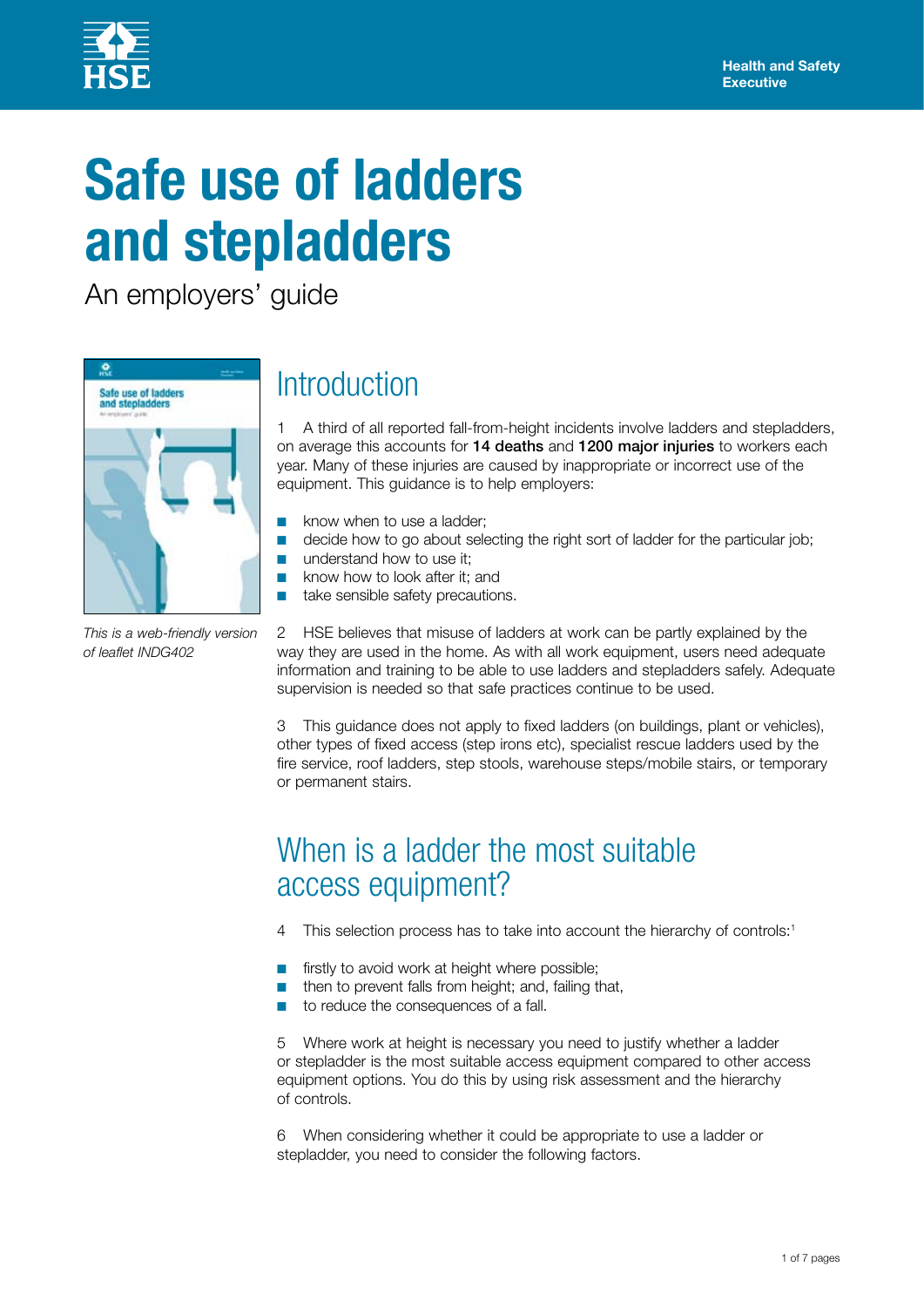

Figure 1a Incorrect - overreaching and not maintaining three points of contact



Figure 1b Correct - user maintaining three points of contact



Figure 2a Incorrect - steps side-on to work activity



Figure 2b Correct - steps facing work activity

### **Is it a suitable activity?**

7 This refers to the type of work and its duration. As a quide, only use a ladder or stepladder:

- in one position for a maximum of 30 minutes; ■
- for 'light work' they are not suitable for strenuous or heavy work. If a task involves a worker carrying more than 10 kg (a bucket of something) up the ladder or steps it will need to be justified by a detailed manual handling assessment; ■
- where a handhold is available on the ladder or stepladder; ■
- where you can maintain three points of contact (hands and feet) at the working position. On a ladder where you cannot maintain a handhold, other than for a brief period of time, other measures will be needed to prevent a fall or reduce the consequences of one. On **stepladders** where a handhold is not practicable a risk assessment will have to justify whether it is safe or not (see paragraph 10 for details). ■
- 8 On a ladder or stepladder **do not:**
- overload it the person and anything they are taking up should not exceed the highest load stated on the ladder: ■
- overreach keep your belt buckle (navel) inside the stiles and both feet on the same rung throughout the task (see Figures 1a and 1b). ■

9 When working on **stepladders** you should avoid work that imposes a side loading, such as side-on drilling through solid materials (eg bricks or concrete), by having the steps facing the work activity (see Figures 2a and 2b). Where side-on loadings cannot be avoided you should prevent the steps from tipping over, for example by tying the steps to a suitable point. Otherwise a more suitable type of access equipment should be used.

10 You should also avoid holding items when climbing (for example by using tool belts):

- on a **ladder** where you must carry something you must have one free hand to grip the ladder; ■
- on a stepladder where you cannot maintain a handhold (eg putting a box on a shelf), the use of a stepladder will have to be justified by taking into account: ■
	- the height of the task;
	- a safe handhold still being available on the stepladder;
	- whether it is light work (see paragraph 7);
	- whether it avoids side loading (see paragraph 9);
	- whether it avoids overreaching (see paragraph 8);
	- whether the user's feet are fully supported; and
	- whether you can tie the stepladder (see paragraph 16).

### **Selecting/buying safe ladders and stability devices**

11 When buying a new ladder, think about the worst type of surface conditions you come across (eg smooth, wet floor tiles). Manufacturers should be able to indicate the types of surfaces their products are intended to be used on when they are unsecured (untied). Only buy the ladder and associated stability devices that suppliers/manufacturers can confirm will be stable enough to be used unsecured in your worse-case scenario, otherwise you will need to take additional measures to secure it (see paragraphs 14-16).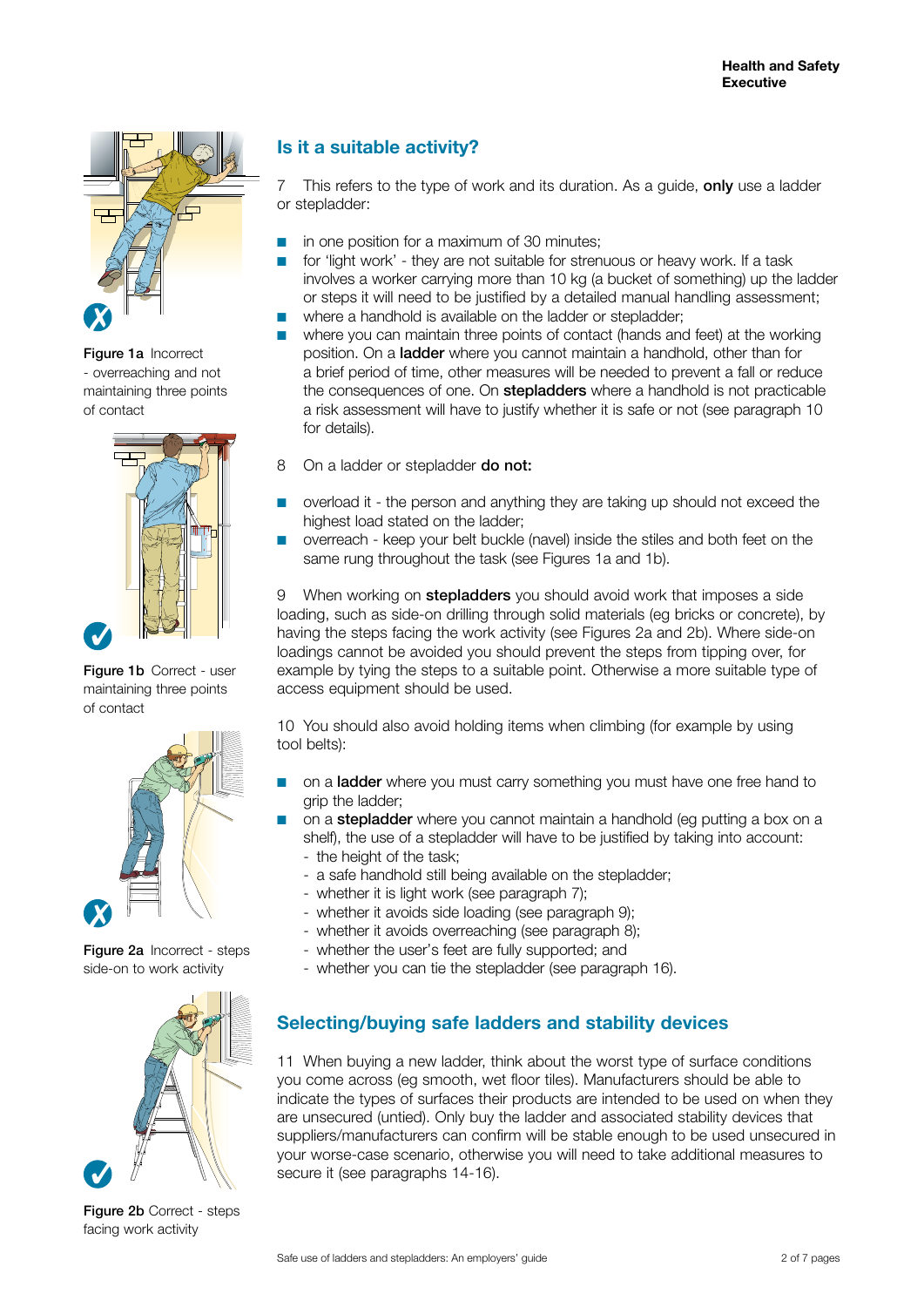

Figure 3 Ladder showing maximum angles at 16° on a slide slope and  $6^{\circ}$  on a back slope



Figure 4 Ladder tied at top stiles (correct for working on, not for access)



Figure 5 Tying part way down



Figure 6 Tying near the base



Figure 7 Securing at the base

12 HSE and DTI recommend Class 1<sup>2,3</sup> 'Industrial' or EN131<sup>4</sup> ladders or stepladders for use at work. Make sure the ladder is a suitable size for the work (see paragraphs 9 and 22).

### Is it a safe place to use a ladder or stepladder?

13 This covers the specific place where you are going to set up and use it. As a guide, only use a ladder or stepladder:

- on firm ground or spread the load (eg use a board); ■
- on level ground for **stepladders** refer to the manufacturer's instructions, for ladders the maximum safe ground slopes on a suitable surface (unless the manufacturer states otherwise) are as follows: ■
	- side slope  $16^{\circ}$  but the rungs still need to be levelled (see Figure 3); - back slope 6° (see Figure 3);
- on clean, solid surfaces (paving slabs, floors etc). These need to be clean (no oil, moss or leaf litter) and free of loose material (sand, packaging materials etc) so the feet can grip. Shiny floor surfaces can be slippery even without contamination; ■
- where it has been secured. ■

14 The options for securing a **ladder** are as follows:

- tie the ladder to a suitable point, making sure both stiles are tied, see Figures 4, 5, 6 and 7; ■
- where this is not practical, use a safe, unsecured ladder or a ladder supplemented with an effective ladder stability device (see paragraph 11); ■
- if this is not possible, then securely wedge the ladder, eg against a wall; ■
- if none of the above can be achieved, foot the ladder. Footing is the last resort and should be avoided, where reasonably practicable, by the use of other access equipment. ■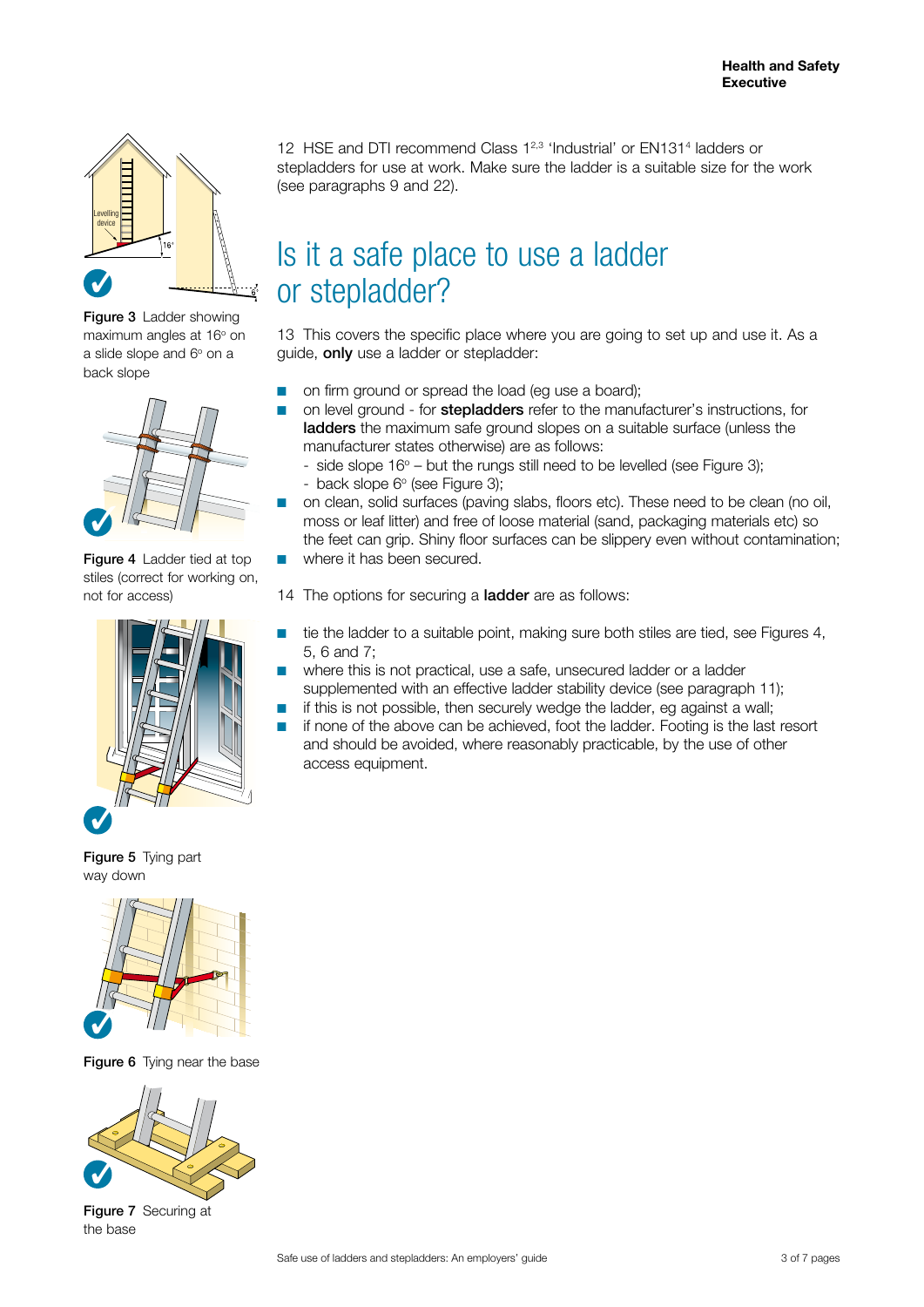

**Figure 8** Access ladders should be tied and extend at least 1 m above the landing point to provide a secure handhold



Figure 9 Stand-off device and working maximum height on a ladder



Figure 10 Ladder showing correct 1 in 4 angle (means of securing omitted for clarity)

15 **Ladders** used for access to another level should be tied (see Figure 8). **Stepladders** should not be used for access to another level unless they have been designed for this.

16 Consider tying a stepladder where possible and advantageous to the task (eg side-on working or where two free hands are needed).

- 17 You should **only** use ladders or stepladders:
- where they will not be struck by vehicles, by protecting them with suitable barriers or cones; ■
- where they will not be pushed over by other hazards such as doors or windows, by securing doors (not fire exits) and windows where possible. If this is impractical, have a person standing guard at a doorway, or inform workers not to open windows until they are told to do so; ■
- where pedestrians are prevented from walking under them or near them, by using barriers, cones or, as a last resort, a person standing guard at the base; ■
- where **ladders** can be put up at the correct angle of 75°. To judge the angle use the angle indicator marked on the stiles of some ladders or the 1 in 4 rule (1 unit out for every 4 units up, as shown in Figure 10): ■
- where the restraint devices on **stepladders** can be fully opened. Any locking devices must also be engaged. ■
- 18 On a ladder or stepladder:
- don't work within 6 m horizontally of any overhead power lines, unless the line owner has made them dead or protected with temporary insulation. If this is a regular activity, find out if the lines can be moved; ■
- always use a non-conductive ladder or steps for any necessary $5$  live electrical work; ■
- don't rest ladders against weak upper surfaces (eg glazing or plastic gutters). Alternatively, you can use effective spreader bars or effective stand-offs (see Figure 9). ■

### Is the ladder or stepladder safe to be used?

19 Establish the ladder or stepladder is in a safe condition before using it. As a guide, only use ladders or stepladders that:

- have no visible defects. They should have a pre-use check each working day; ■
- have a current detailed visual inspection. These should be done in accordance with the manufacturer's instructions. Ladders that are part of a scaffold system still have to be inspected every seven days; ■
- are suitable for work use. Use Class  $1^{2,3}$  or EN 131<sup>4</sup> ladders or stepladders at work because domestic (Class  $3^{2,3}$ ) ones are not normally suitable for use at work; ■
- have been maintained and stored in accordance with the manufacturer's instructions. ■

#### **What are pre-use checks and detailed visual inspections?**

20 Both are looking for obvious visual defects, they only differ in detail. Both can be done in-house (pre-use checks should be part of a user's training). Detailed visual inspections should be recorded. Ladder stability devices and other accessories should be pre-use checked and inspected in accordance with the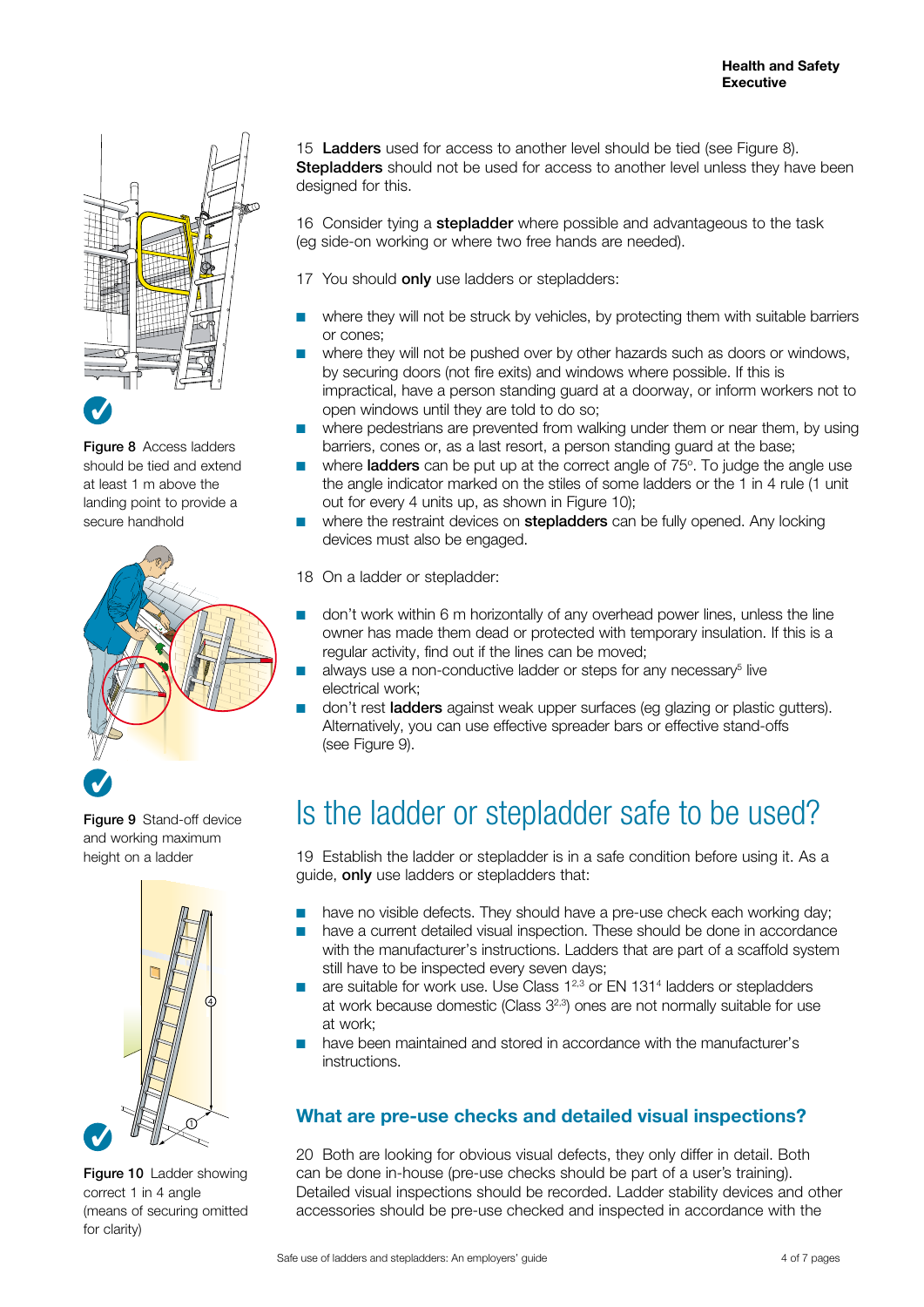

Figure 11 Correct - two clear rungs. Don't work any higher up this type of stepladder



Figure 12 Correct - three clear steps. Don't work any higher up this type of stepladder

manufacturer's instructions. Ladder and stepladder feet must be part of the pre-use check. Ladder feet are essential for preventing the base of the ladder slipping. Missing stepladder feet cause it to wobble. The feet should be:

in good repair (not loose, missing, splitting, excessively worn, secure etc); and clean – the feet should be in contact with the ground. ■ ■

21 Ladder feet should also be checked when moving from soft/dirty ground (eg dug soil, loose sand/stone, a dirty workshop) to a smooth, solid surface (eg paving slabs), to ensure the foot material and not the dirt (eg soil, embedded stones or swarf) is making contact with the ground.

## Do my ladder-users know how to use them safely?

22 These are common issues about setting up and using ladders under the direct control of the user. Users should also be aware of the limitations covered in the other headings. People should only use a ladder, stepladder or stability device if:

- they are competent users should be trained and instructed to use the equipment safely: ■
	- the ladder or stepladder is long enough -
	- for ladders:

■

- don't use the top three rungs (see Figure 9);
- ladders used for access should project at least 1 m above the landing point and be tied; alternatively a safe and secure handhold should be available (see Figure 8);
- for stepladders:
- don't use the top two steps of a stepladder, unless a suitable handrail is available on the stepladder (See Figure 11);
- don't use the top three steps of swing-back or double-sided stepladders, where a step forms the very top of the stepladder (see Figure 12);
- the ladder or stepladder rungs or steps are level. This can be judged by the naked eye. Ladders can be levelled using specially designed devices but not by using bits of brick or whatever else is at hand; ■
- the weather is suitable do not use them in strong or gusting winds (follow the manufacturer's safe working practices); ■
- they are wearing robust, sensible footwear (eg safety shoes/boots or trainers). Shoes should not have the soles hanging off, have long or dangling laces, or be thick with mud or other slippery contaminants; ■
- they know how to prevent members of the public and other workers from using them; ■
- they are fit certain medical conditions or medication, alcohol or drug abuse could stop them from using ladders. If you are in any doubt, speak to an occupational health professional;
- they know how to tie a ladder or stepladder properly. ■

23 On a ladder or stepladder, **don't:** 

- move them while standing on the rungs/steps; ■
- support them by the rungs or steps at the base; ■
- slide down the stiles; ■
- stand them on moveable objects, such as pallets, bricks, lift trucks, tower scaffolds, excavator buckets, vans, or mobile elevating work platforms; ■
- extend a ladder while standing on the rungs. ■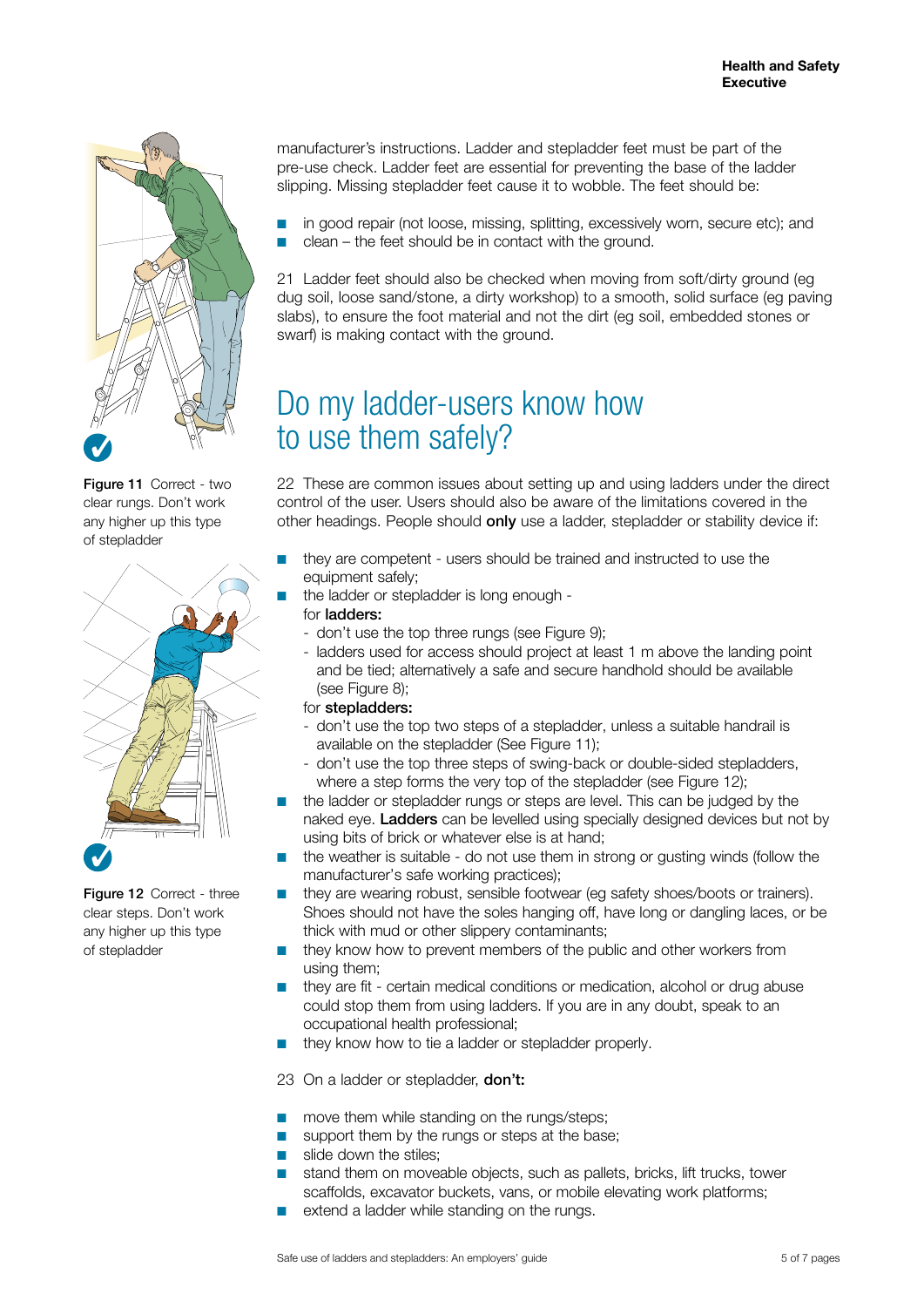### References and further reading

#### **References**

1 *The Work at Height Regulations 2005: A brief guide* Leaflet INDG401 HSE Books 2005 (single copy free or priced packs of 10 ISBN 0 7176 2976 7)

2 BS 1129: 1990 *British standard specification for portable timber ladders, steps, trestles and lightweight stagings* British Standards Institution

3 BS 2037: 1994 *Specification for portable aluminium ladders, steps, trestles and lightweight stagings* British Standards Institution

4 BS EN 131-1 *Ladders.* Part 1: *Specification for terms, types, functional sizes* (1993) and BS EN 131-2 *Ladders.* Part 2: *Specification for requirements, testing, marking* (1993) British Standards Institution

5 *Memorandum of guidance on the Electricity at Work Regulations 1989. Guidance on Regulations* HSR25 HSE Books 1989 ISBN 07176 1602 9

#### **Further reading**

*A toolbox talk on leaning ladder and stepladder safety* Leaflet INDG403 HSE Books 2005 (single copy free or priced packs of 5 ISBN 07176 6106 7)

*Top tips for ladder safety* Pocket card INDG405 HSE Books 2005 (single copy free or priced packs of 25 ISBN 0 7176 6127 X)

*Evaluating the performance and effectiveness of ladder stability devices* RR205 HSE Books 2004 ISBN 07176 2872 1

*Ergonomics evaluation into the safety of stepladders. Literature and standards review Phase 1* CRR418 HSE Books 2002 ISBN 07176 2302 5

*Ergonomics evaluation into the safety of stepladders. User profile and dynamic testing - Phase 2* CRR423 HSE Books 2002 ISBN 0 7176 2315 1

Falls from height webpages on the HSE website: www.hse.gov.uk/falls/index.htm